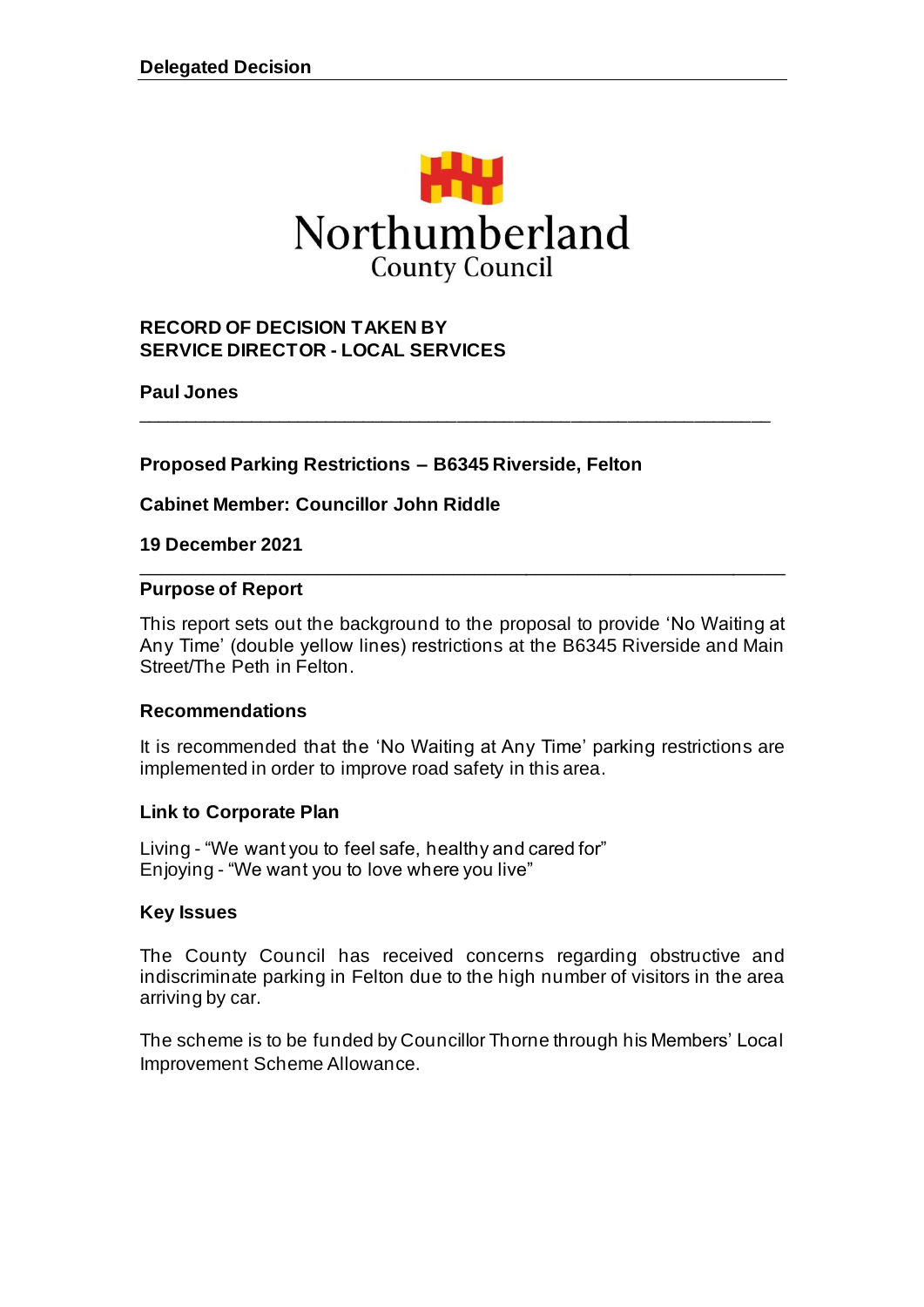#### **Background**

The B6345 road comprises of two routes leading through Felton: from a northwesterly direction at Riverside and a southerly direction at The Peth and Main Street. Both routes adjoin at the centre of Felton by the River Coquet, where demand for parking is already high due to the location being residential in nature, but popular with visitors all year round. Public transport links are scarce and therefore the majority of visitors travel via private vehicles, but the majority of Felton is currently derestricted in terms of parking restrictions.

Concerns have been raised with the local County Councillor regarding vehicles parking in areas which present road safety issues for all users navigating through the route by reducing visibility, obstructing the flow of traffic and leading to further congestion. In addition, vehicles parking on the south side of Riverside obstruct pedestrians using the public right of way to the bridge and have subsequently churned up the grass verge near the war memorial leading to high maintenance costs and unsightly views.



**Photographs 1 & 2: Damage to grass verge at Riverside, Felton**

## **Proposals**

Birdsmouth fencing will be installed to physically prevent vehicles from mounting the kerbs onto the grass verge and 'No Waiting at Any Time' restrictions are proposed to be introduced alongside this in order to alleviate the concerns raised with regards to inconsiderate parking. The locations of the proposed new double yellow lines are highlighted below in Figure 1.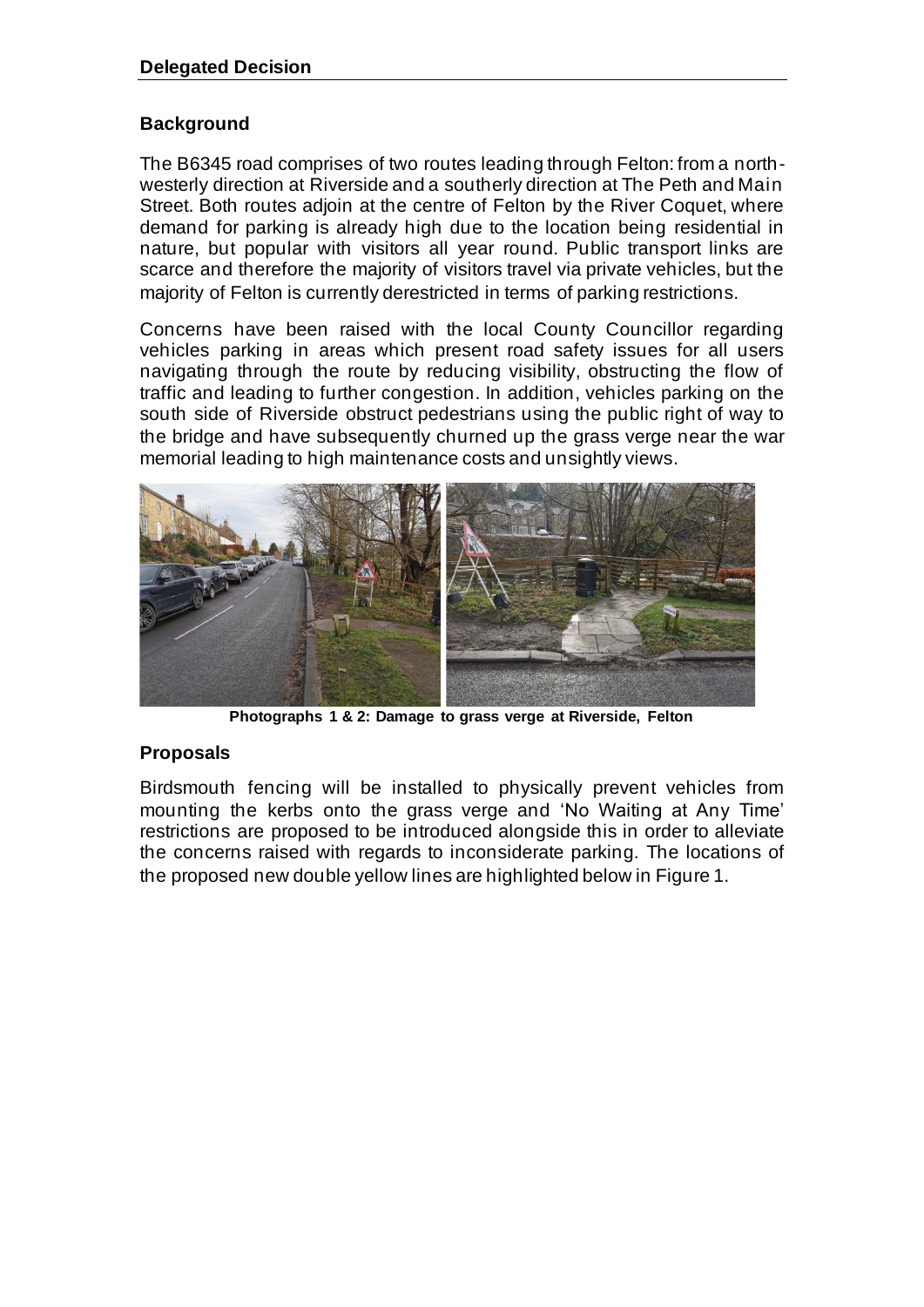

**Fig 1: Proposed double yellow lines (red) at Felton**

On the east side of Main Street, parking bays are to be marked to allow for the provision of parking in a safe location so as to continue to cater for those visiting the area. Details of the overall proposals can be found in Appendix A. They are intended to increase road safety, maintain the free flow of traffic where possible and to protect the amenity of the area overall. Northumbria Police, other emergency services and relevant statutory consultees will be notified of these amendments as part of the process for making the permanent Traffic Regulation Orders.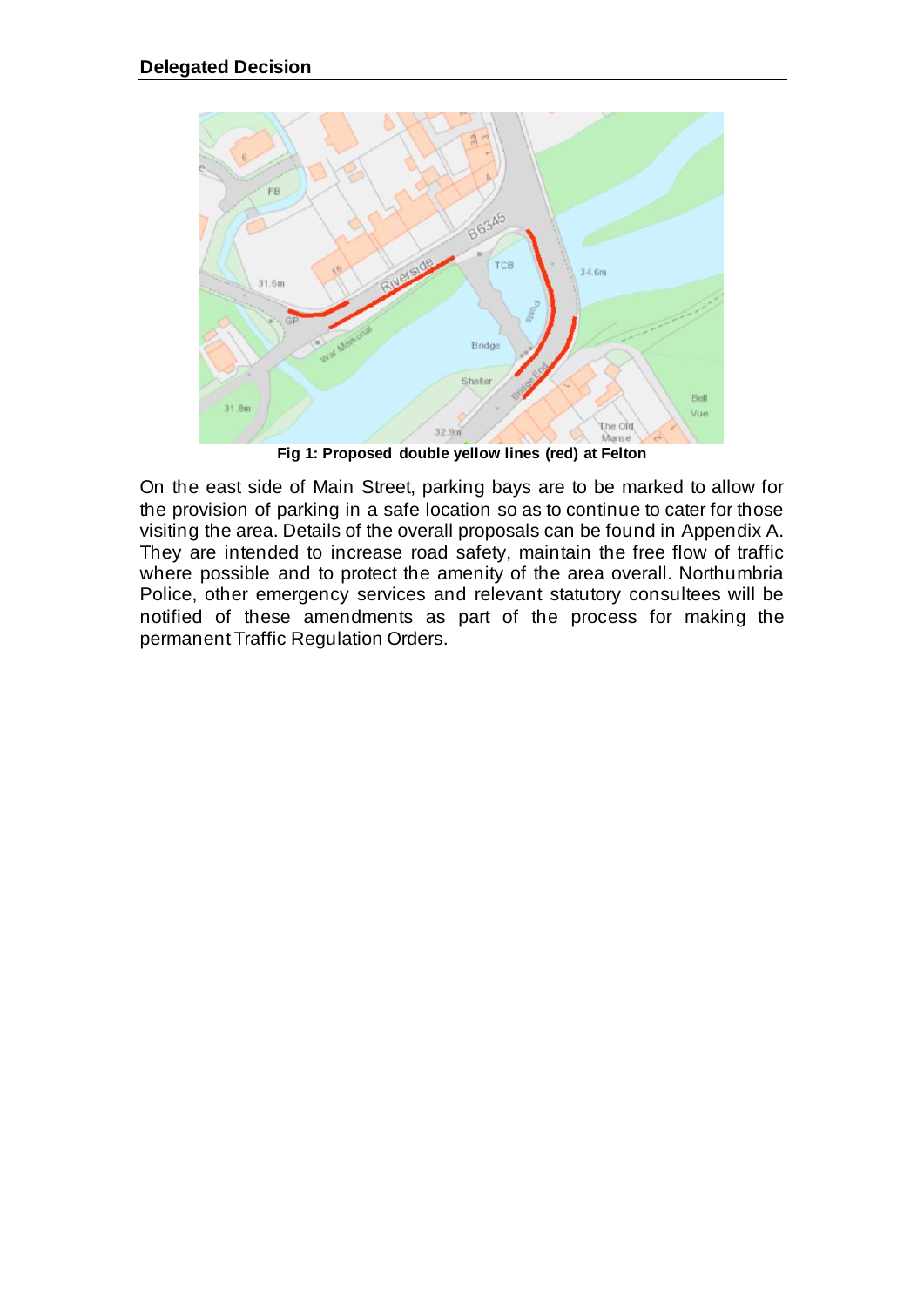# **Implications Arising out of the Report**

| <b>Policy</b>                            | Consistent with existing policies.                                                                        |  |
|------------------------------------------|-----------------------------------------------------------------------------------------------------------|--|
| <b>Finance and</b><br>value for<br>money | Scheme will be financed through the Members' Local<br>Improvement Scheme Allowance.                       |  |
| Legal                                    | Motorists will be required to comply with the Traffic Regulation<br>Orders (reference TRO_003_48).        |  |
| <b>Procurement</b>                       | Road markings to meet Regulations for Traffic Regulation<br>Orders.                                       |  |
| Human<br><b>Resources</b>                | None                                                                                                      |  |
| <b>Property</b>                          | None                                                                                                      |  |
| <b>Equalities</b>                        | N/A                                                                                                       |  |
| (Impact<br>Assessment<br>attached)       |                                                                                                           |  |
| Yes $\square$ No $\square$<br>N/A        |                                                                                                           |  |
| <b>Risk</b><br><b>Assessment</b>         | The proposals are designed to reduce the risks associated with<br>obstructive and indiscriminate parking. |  |
| Crime &<br><b>Disorder</b>               | Regulations in place to carry out enforcement.                                                            |  |
| <b>Customer</b><br><b>Consideration</b>  | Statutory consultees have been informed.                                                                  |  |
| <b>Carbon</b><br>reduction               | None                                                                                                      |  |
| <b>Wards</b>                             | Shilbottle                                                                                                |  |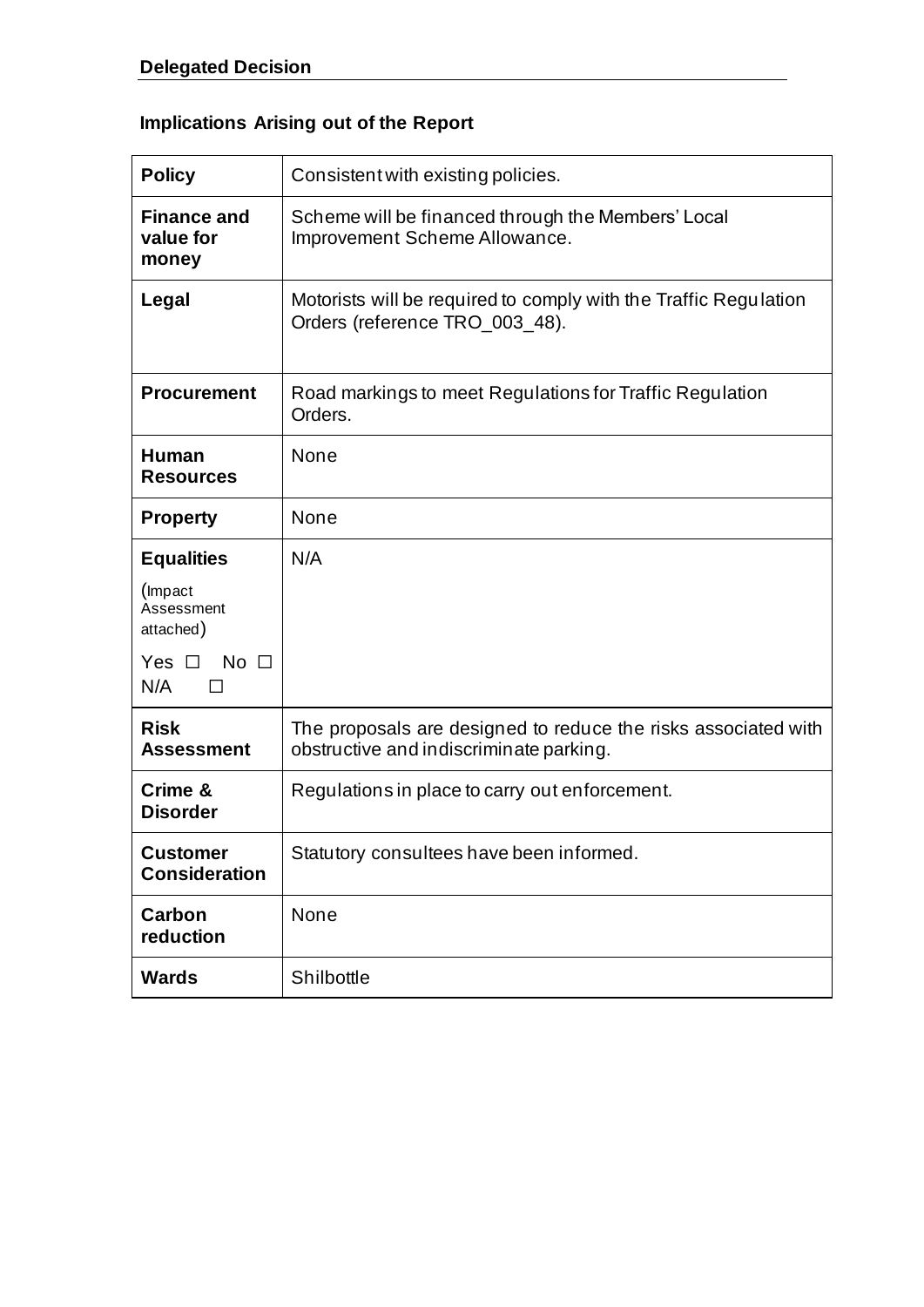## **Background Papers:**

File reference – S:\Highways\PROJECT\19\HO Members Schemes\HO196673 - B6345 Riverside Felton

Appendix A – HO196673/04/B6345/10/01 – Scheme Layout

\_\_\_\_\_\_\_\_\_\_\_\_\_\_\_\_\_\_\_\_\_\_\_\_\_\_\_\_\_\_\_\_\_\_\_\_\_\_\_\_\_\_\_\_\_\_\_\_\_\_\_\_\_\_\_\_\_\_\_\_\_\_\_\_\_\_\_

## **Author and Contact Details**

Report Author **William Binks, Programme Officer**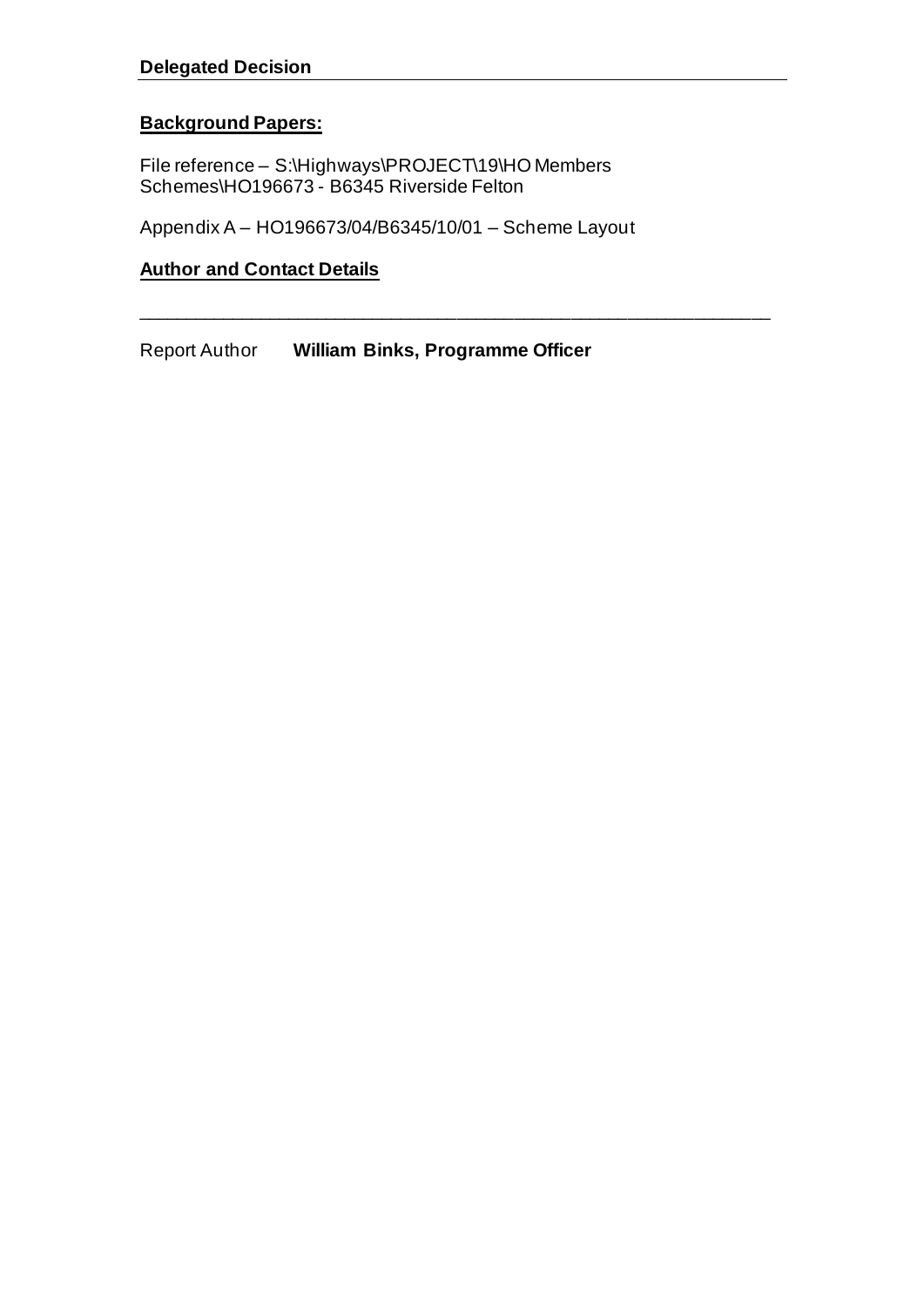## **DECISION TAKEN**

| Title of Officer:      | Service Director, Local Services                                                                            |
|------------------------|-------------------------------------------------------------------------------------------------------------|
| Subject:               | Proposed 'No Waiting at Any Time' restrictions at<br>B6345 Riverside & Main Street/The Peth, Felton         |
| <b>Consultation:</b>   | Not required on the grounds of road safety, however<br>statutory consultees have been notified              |
| <b>Decision Taken:</b> | To introduce new 'No Waiting at Any Time' restrictions<br>at B6345 Riverside & Main Street/The Peth, Felton |

Signature of Director

**Date** 19th January 2022